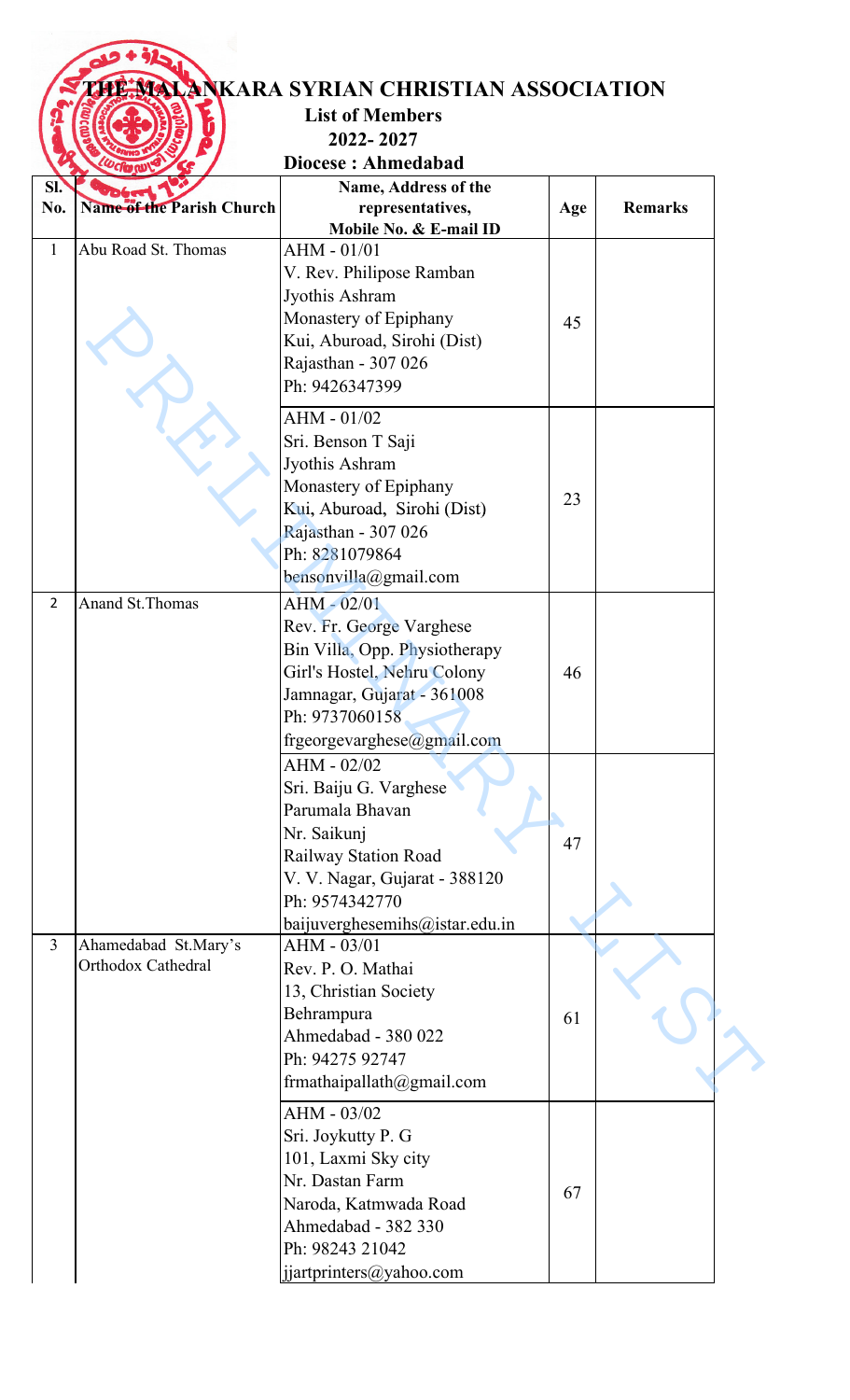|   |                    | AHM - 03/03<br>Sri. Joppen K. George<br>A/6, Kaveri Apartments<br>Jivraj Park P. O<br>Ahmedabad - 380 051<br>Ph: 98240 51477<br>georgejoppen057@gmail.com            | 64 |                       |  |
|---|--------------------|----------------------------------------------------------------------------------------------------------------------------------------------------------------------|----|-----------------------|--|
|   |                    | AHM - 03/04<br>Sri. Johnson Philip<br>306, Aawas Apartments<br>Bhaikkakanagar<br>Thaltej, Ahmedabad - 380059<br>Ph: 9227219977<br>johnsonphilip62@gmail.com          | 60 |                       |  |
|   |                    | AHM - 03/05<br>Adv. Dr. Mathai Mampallil<br>24, Bimanagar<br>Satellite Road<br>Ahmedabad - 380015<br>Ph: 94270 01954                                                 | 70 | M.C Member<br>2017-22 |  |
| 4 | Banswara St.Thomas | <b>AHM - 04/01</b><br>Rev. Fr. C. S. Mathews<br>2/C - 13, Housing Board Colony<br>Banaswara, Rajasthan - 327007<br>Ph: 9447598519<br>frmathewsmct@gmail.com          | 50 |                       |  |
|   |                    | $AHM - 04/02$<br>Sri. Reji Chacko<br>N - 6, Thirupathi Nagar<br>Udaipur Road, Banswara<br>Rajasthan - 327 001<br>Ph: 9414102079<br>reji.chacko2@gmail.com            | 64 |                       |  |
| 5 | Bilwara St.Mary's  | <b>AHM - 05/01</b><br>Rev. Fr. Isaac Thomas<br>St. Mary's Orthodox church<br>Near Guruji Hotel,<br>Jawahar Nagar- 311001<br>Ph: 7487886459<br>frlijuthomas@gmail.com | 29 |                       |  |
|   |                    | $AHM - 05/02$<br>Sri. Shiju P.Joy<br>House No. E-438, Shivaji Marg<br>Sanganer Road, Bhilwara,<br>Rajasthan<br>Mob: 8766699999<br>shijupjoy@gmail.com                | 45 |                       |  |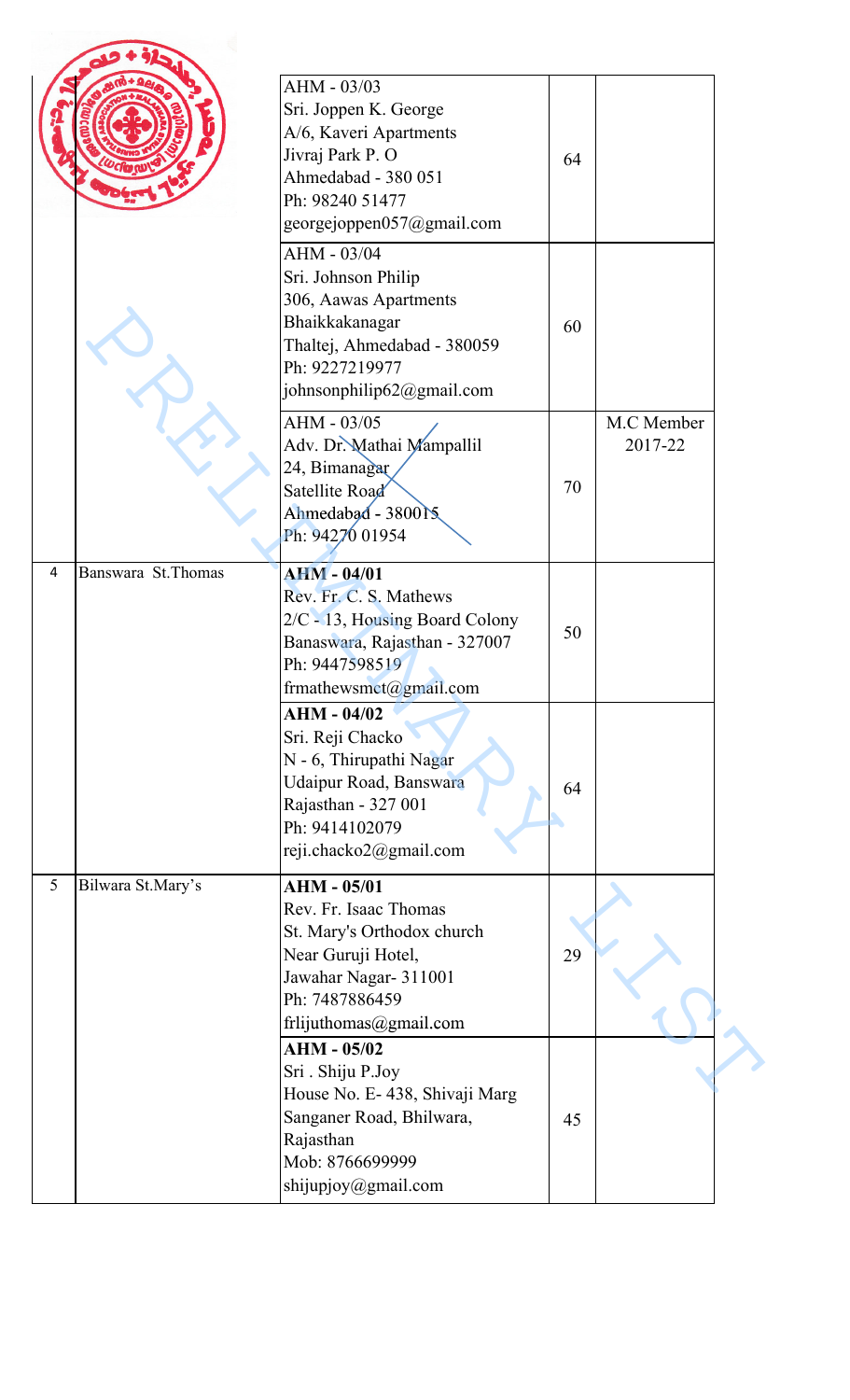|                | <b>Bharuch St George</b>             | AHM -06/01<br>Rev. Fr. Joji George<br>F-296, Ananta<br>Swagatam, Kalali - Bill Road<br>Bill, Vadodara (Dist)<br>Gujarat - 391 410<br>Ph: 9099476357<br>jojiachen17@gmail.com                                                                                                                                | 50       |  |
|----------------|--------------------------------------|-------------------------------------------------------------------------------------------------------------------------------------------------------------------------------------------------------------------------------------------------------------------------------------------------------------|----------|--|
|                |                                      | AHM -06/02<br>Sri. A. G. Kurian<br>B-26, Gujarat, Guardian Colony<br>Village Kondh, Tal. Valia<br>Ankleshwar, Bharuch<br>Gujarat - 393 001<br>Ph: 9898908660<br>kurianthampi1234@gmail.com                                                                                                                  | 59       |  |
| $\overline{7}$ | Baroda Mar Gregorios<br>Valiya Pally | AHM - 07/01<br>Rev. Fr. Isaac Thomas<br>C/o Basil School<br>Muktinagar, Tandalja Road<br>Vadodara - 390 020<br>Ph: 7043791245<br>frisaacthomas@gmail.com                                                                                                                                                    | 58       |  |
|                |                                      | AHM - 07/02<br>Sri. T. M. Philip<br>11/B Krishankrupa Society<br>Opp. Rivera Flats<br>Sama Road<br>Vadodara - 390 024<br>Ph: 9898027235<br>t.mathewphilip@gmail.com                                                                                                                                         | 71       |  |
|                |                                      | AHM - 07/03<br>Sri. Stanley Jacob<br>A/8 Parth Park Society<br><b>B/H Raneshwar Temple</b><br>Vasna Road, Vadodara-390020<br>Ph: 9904132585<br>valsala.stanley@gmail.com<br>AHM - 07/04<br>Sri. Georgekutty Thomas<br>A/70, Kalyanagar Society<br>Opp. ITI Tarsali<br>Vadodara - 390 009<br>Ph: 99252 00118 | 57<br>54 |  |
|                |                                      | georgekuttythomas67@gmail.com<br>AHM - 07/05<br>Sri. Sojan Varghese<br>B-37, Krishnadeep Society<br>Behind Petrolfils Bus Stop<br>Undera, Vadodara<br>Ph: 9426702017<br>sojanslomo@gmail.com                                                                                                                | 51       |  |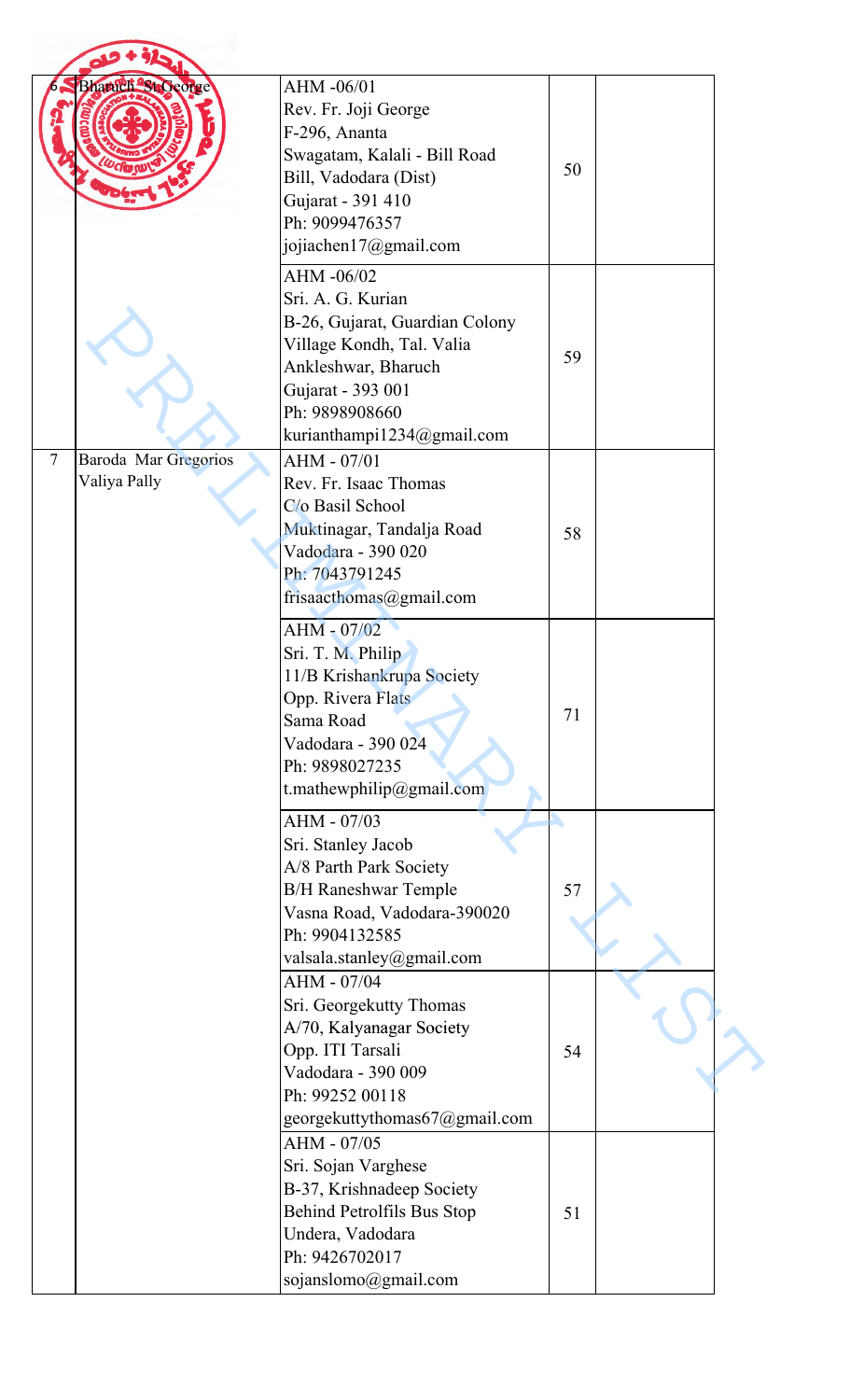|    | <b>Bhavmagat St Thomas</b> | <b>AHM - 08/01</b><br>Rev. Fr. Saju Padachira<br>Basil School, Mukti Nagar<br>Tandalja Road<br>Vadodara - 390020<br>Ph: 0265 - 2350877, 9512505425<br>fr.saju333@gmail.com                     | 58 |                         |
|----|----------------------------|------------------------------------------------------------------------------------------------------------------------------------------------------------------------------------------------|----|-------------------------|
|    |                            | <b>AHM - 08/02</b><br>Sri. Jigy Mathew<br>Plot No: 418 Desainagar<br>Bhavnagar - 364 003<br>Ph: 94262 21107, 8154815444<br>jigimathew@hotmail.com                                              | 53 |                         |
| 9  | Chittogarh St.George       | AHM - 09/01<br>Rev. Fr. George Abraham<br>St. Mary's Orthodox Church<br>Bhilwara, Rajasthan - 311001<br>Ph: 9929772879<br>georgeachen65@gmail.com                                              | 56 | M. C. Member<br>2017-22 |
|    |                            | $AHM - 09/02$<br>Sri. Anu T<br>Chirakkal House<br>Plot No: $152-A$<br>New Abadi Bodiyana<br>Rolhada P.O<br>Chitturgrah (Dist) Rajasthan<br>Ph: 9462587462                                      |    |                         |
| 10 | Dhungarpur, St. Gregorios  | <b>AHM - 10/01</b><br>Rev. Fr. Binu John Thomas<br>2/C-13, Housing Board Colony<br>Banaswara, Rajasthan- 377001<br>Ph: 9188723766<br>frbinujohnthomas@gmail.com                                | 48 |                         |
|    |                            | <b>AHM - 10/02</b><br>Sri. Mamman Varghese<br>Karmchari Colony, Gamothwara,<br>Sagwara P.O, Dungarpur- 314025<br>Ph: 9414724638<br>ayushivarghese@gmail.com                                    | 63 |                         |
| 11 | Dewas St.Mary's            | AHM - 11/01<br>Rev. Fr. Rijo Rjan Koshy<br>St. Mary's Orthodox Church<br>Opp. MGM Mission H S School<br>Pratap Nagar, Dewas<br>M. P - 455 001<br>Ph: 97461 32646<br>frrijorajankoshy@gmail.com | 33 |                         |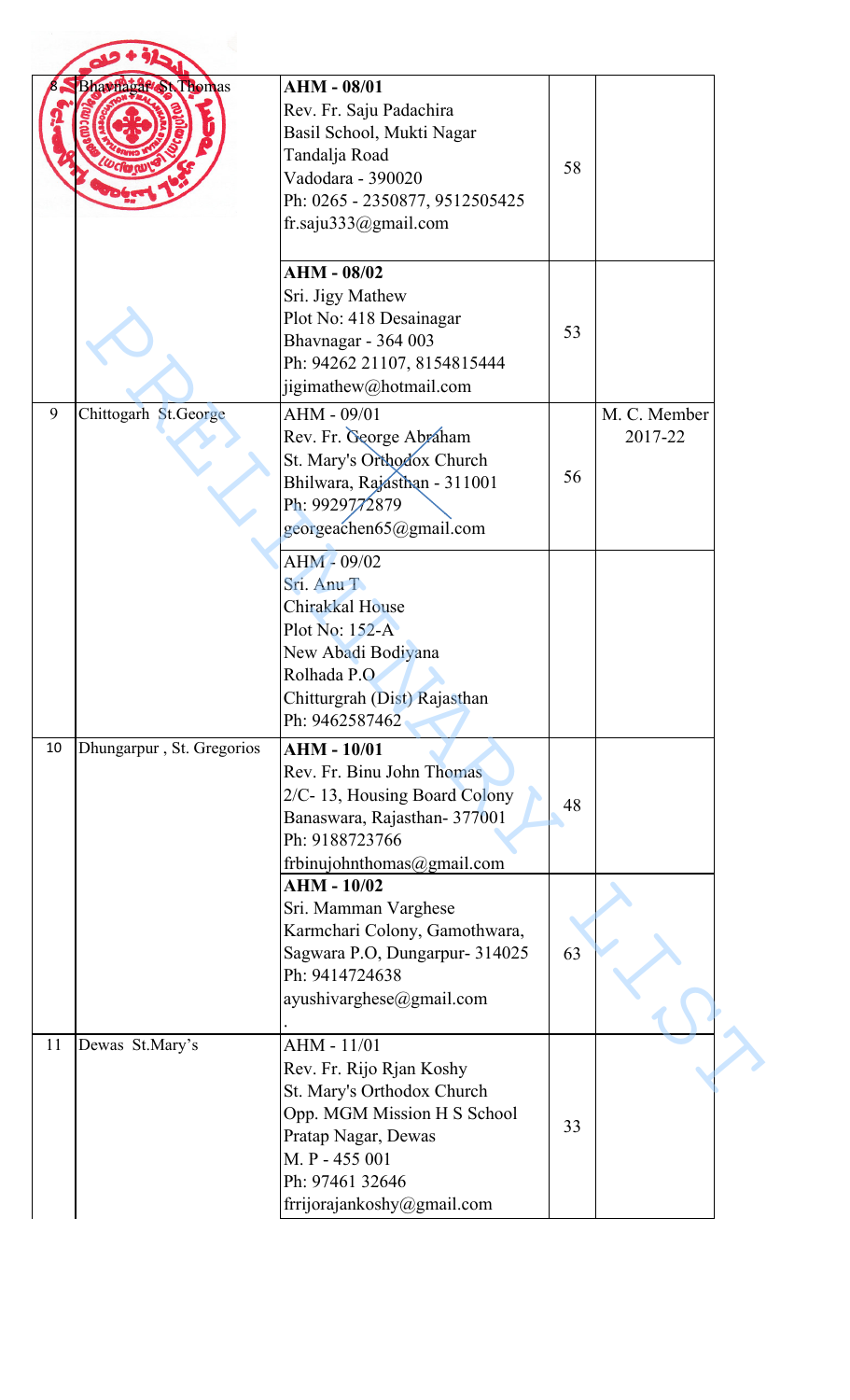|    |                           | AHM - 11/02<br>Sri. Mathewkutty K. O<br>70/71 A Badridham Nagar<br>Nr AB Road, Dewas, MP<br>Ph: 9424858636<br>kuttykomathe@gmail.com                                                          | 63 |  |
|----|---------------------------|-----------------------------------------------------------------------------------------------------------------------------------------------------------------------------------------------|----|--|
| 12 | Gandhidham St.Stephen's   | <b>AHM-12/01</b><br>Rev. Fr. Senu K. Samuel<br>St. Stephens Orthodox Church<br>Plot No: 6X7, Sector - 3<br>Gandhidham, Kutch -370 201<br>Ph: 9637123203<br>senusamuel $01$ @gmail.com         | 33 |  |
|    |                           | $AHM - 12/02$<br>Sri. Rajan Issac<br>Tenament -10, Plot-27<br>Sector -7, Gandhidham Kutch<br>Gujarat - 370201<br>Ph: 9408724637<br>rajananju4@gmail.com                                       | 60 |  |
|    |                           | <b>AHM - 12/03</b><br>Sri. Anil John<br>Plot No: 154, Sector - 7<br>Gandhidham, Kutch<br>Gujarat - 370201<br>Ph: 9925737544<br>aj@elgashipping.com                                            | 47 |  |
| 13 | Gandhinagar St.Gregorios  | $AHM - 13/01$<br>Rev. Fr. Bejoy Varghese Chalil<br>Mar Gregorios Orthodox Church<br>Sector - 3C<br>Gandhinagar, Gujarat - 382006<br>Ph: 9400381813<br>frbejoy@gmail.com<br><b>AHM - 13/02</b> | 50 |  |
|    |                           | Sri. Saji Abraham<br>Plot No: 281/2, Sector 1C<br>Gandhinagar, Gujarat - 382007<br>Ph: 9898616801<br>sajitheverkattil@gmail.com                                                               | 59 |  |
| 14 | Halol St. Thomas Orthodox | <b>AHM - 14/01</b><br>Rev. Fr. Manu Varghese Jacob<br><b>Basil Bhavan</b><br>C/o MGM School<br>Godhra Road, Halol, Gujarat<br>Ph: 9427517614<br>frmanuvarghese@gmail.com                      | 44 |  |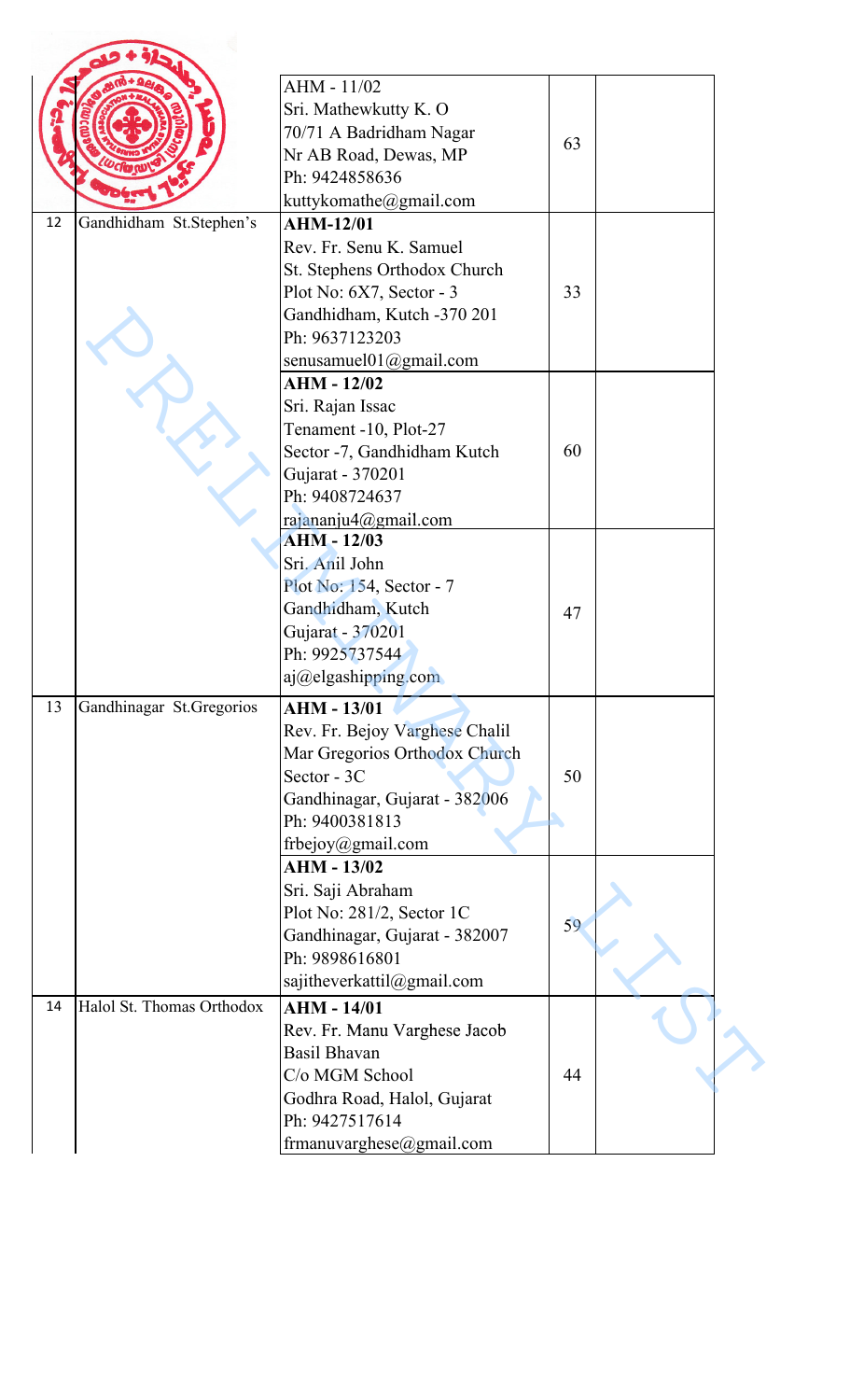|    |                                         | <b>AHM - 14/02</b><br>Sri. Johnykutty P.G<br>House No. 8, Sai Park 1<br><b>Behind Newlook School</b><br>Godhra Road, Halol<br>Panchmahal, Gujarat<br>Ph: 9825667305<br>johny.kutty1969@gmail.com  | 53 |  |
|----|-----------------------------------------|---------------------------------------------------------------------------------------------------------------------------------------------------------------------------------------------------|----|--|
| 15 | Indore St.Mary's Valiyapalli AHM -15/01 | Rev. Fr. Jacob Mathew<br>St. Mary's Orthodox Valiyapally<br>Ring Road, Khajrana<br>Indore, M. P - 452016<br>Ph: 8589825168<br>fatherjacobm@gmail.com                                              | 52 |  |
|    |                                         | AHM-15/02<br>Sri. Sunil Thomas<br>Grace Villa<br>10, Shyam Nagar NX<br>Indore - 452 010<br>Ph: 9981329389<br>suniladr2008@gmail.com                                                               | 47 |  |
|    |                                         | <b>AHM - 15/03</b><br>Sri. Rajan P. Thomas<br>420 Satalite Jn<br>Kalodhala, Indore - 452010<br>Ph: 9981952639<br>rajan20101952@gmail.com                                                          | 68 |  |
| 16 | Jamnagar Mar Gregorios                  | AHM - 16/01<br>Rev. Fr. Varghese Thomas<br>St. Gregorios High School<br>Prabhu Kripa Society<br>Panchvati, Jamnanagar, Gujarat<br>Pin - 361 008<br>Ph: 98479 15721<br>sam veeyapuram @yahoo.co.in | 52 |  |
|    |                                         | AHM - 16/02<br>Sri. Subimon Babykutty<br><b>Saru Section Road</b><br>Madhuram Residency -02/304<br>Jamnagar, Gujarat - 361006<br>Ph: 9376713303<br>subimonb@gmail.com                             | 34 |  |
| 17 | Kota St.Mary's                          | <b>AHM - 17/01</b><br>Rev. Fr. Bijoy Alexander<br>St. Mary's Orthodox Church<br>Talwandi Kota - 324005<br>Ph: 8411091321<br>bijoy9alex@gmail.com                                                  | 35 |  |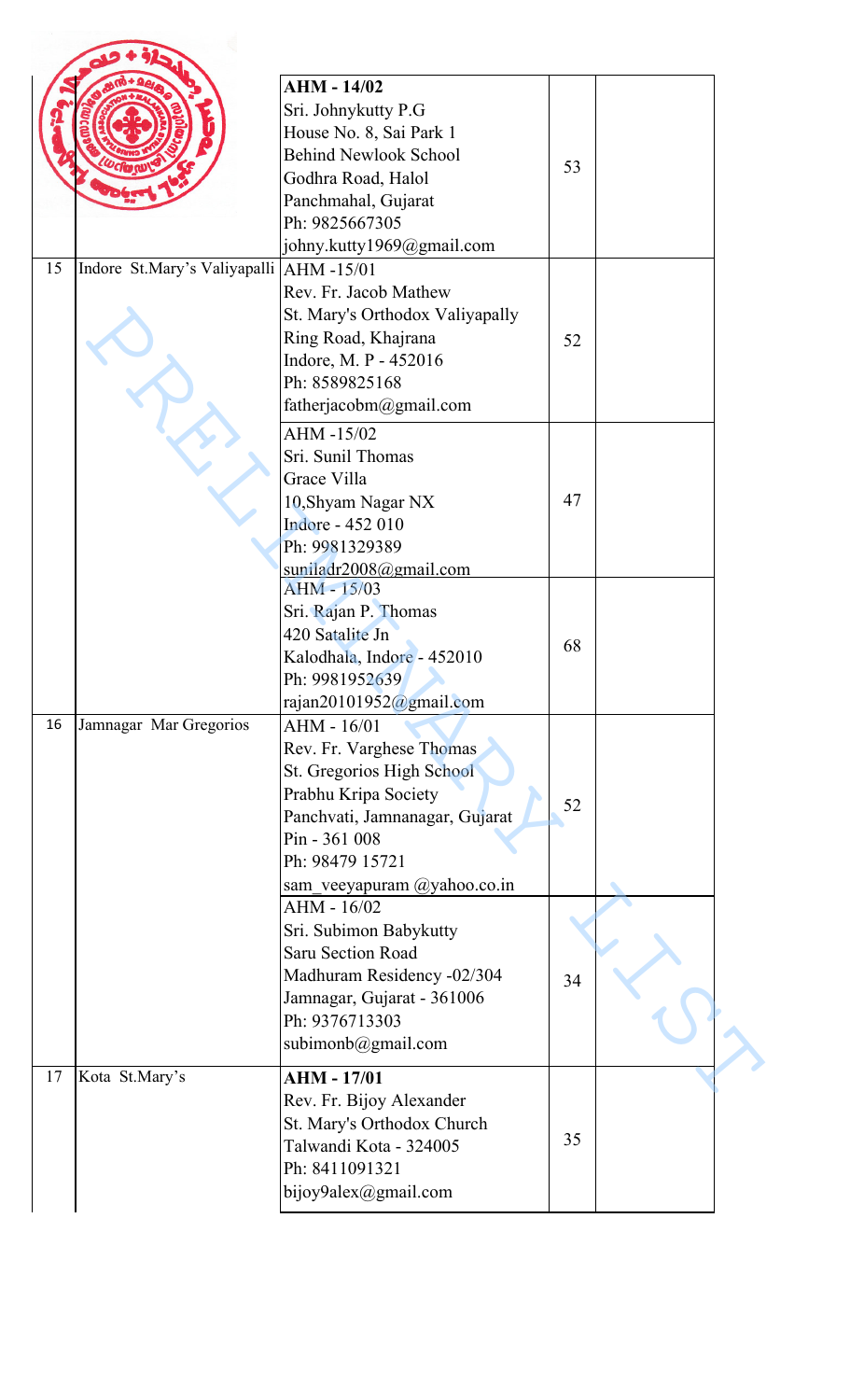|    |                                               | <b>AHM - 17/02</b><br>Sri. George Mathew<br>4-402, Shrinath Orchid                                                                                                        |    |  |
|----|-----------------------------------------------|---------------------------------------------------------------------------------------------------------------------------------------------------------------------------|----|--|
|    |                                               | Mala Road<br>Kota - 324002 (Raj)<br>Ph: 9413405771<br>gmathew1958@gmail.com                                                                                               |    |  |
| 18 | Khandwa Mar Gregorios                         | <b>AHM - 18/01</b><br>Rev. Fr. Jacob Chacko (Abish)<br>M. G. M. School, Sagore Betma<br>Road, Kalibillod<br>M. P - 453001<br>Ph: 9589120134<br>abishchacko@gmail.com      | 40 |  |
|    |                                               | <b>AHM - 18/02</b><br>Sri. Mathukutty M. S<br>M. G. M School Compound<br>Sihada Road, Khandwa<br>M.P - 450001<br>Ph: 9424018444<br>mathukutty.1953@gmail.com              | 68 |  |
| 19 | Kalol St. George                              | <b>AHM - 19/01</b><br>Rev. Fr. Jaison John<br>St. Mary's School<br>Nr. Vasant Nagar, Gota ognaj<br>Road, Ognaj<br>Ahmedabad - 380 060                                     | 33 |  |
|    |                                               | AHM - 19/02<br>Sri. Mohan Samuel                                                                                                                                          | 59 |  |
| 20 | Muscat Mar Gregorios<br>Orthodox Maha Edavaka | AHM - 20/01<br>Rev. Fr. Varghese Tiju Ipe<br>P. O Box: 984, Postal code -100<br>Muscat, Sultanate of Oman<br>Ph: 0096899453470<br>frtiju9@gmail.com                       | 48 |  |
|    |                                               | AHM - 20/02<br>Sri. Abraham Mathew<br>P. O. Box: 619 Postal Code - 112<br>Ruwi, Sultanate of Oman<br>Ph: 00968 99366496<br>abkodikkal@gmail.com                           | 70 |  |
|    |                                               | AHM - 20/03<br>Sri. Anu Johny<br>Galfar Engineering QHSE Unit<br>P. O Box: 533, Postal Code - 100<br>Muscat, Sultanate of Oman<br>Ph: 0096895907400<br>akjadoor@gmail.com | 44 |  |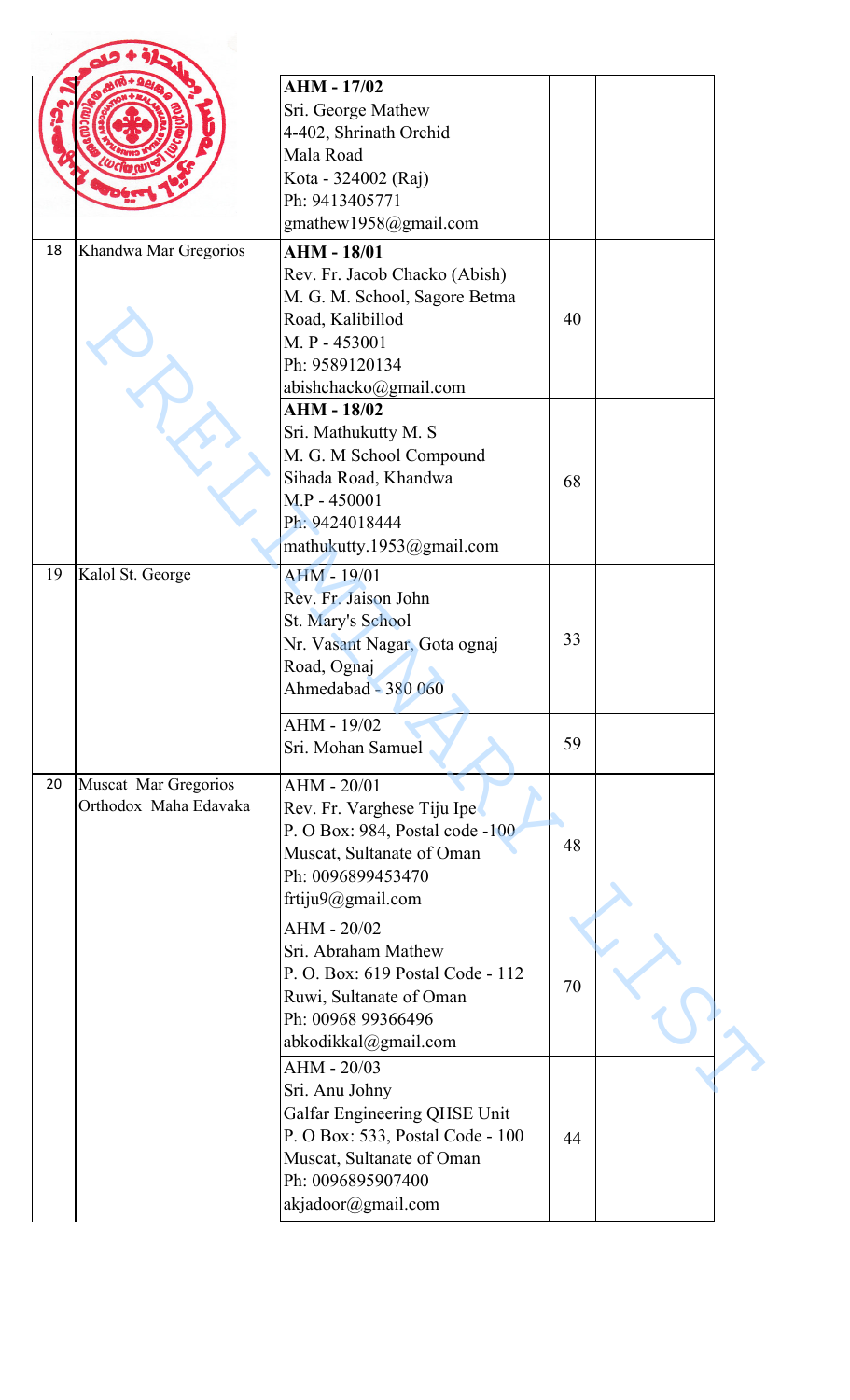|    |                                  | AHM - 20/04<br>Sri. Binu Joseph Kunchattil<br>P. O. Box: 533, Postal Code: 113<br>Muscat, Sultanate of Oman<br>Ph: 00968 99464758<br>binu.kunchattil@gmail.com                                | 47 |  |
|----|----------------------------------|-----------------------------------------------------------------------------------------------------------------------------------------------------------------------------------------------|----|--|
|    |                                  | AHM - 20/05<br>Sri. John P. Luke<br>P. O. Box: 1298, Postal Code:111<br>C. P. O, Sultanate of Oman<br>Ph: 00968 96698073<br>johnplukes.eee@gmail.com                                          | 40 |  |
| 21 | Mehasana Mar Gregorios           | AHM - 21/01<br>Rev. Fr. Geevarghese Thomas<br>St. Thomas Bishop House<br>St. Mary's School Campus<br>NARODA, Nava, Narodard<br>Gujarat - 382346<br>Ph: 8871320929<br>divinespirit03@gmail.com | 30 |  |
|    |                                  | <b>AHM - 21/02</b><br>Sri. Philip John<br>C-62, Divine child School<br><b>Staff Quarters</b><br>Nr. Shankus Water Park<br>Amipara, Mehsana - 384002<br>Ph: 9998736857<br>pj1731962@gmail.com  | 60 |  |
| 22 | Mhow Mar Gregorios               | AHM - 22/01<br>Rev. Fr. Philip Varghese<br>M. G. M School<br>Sagore Betma Road<br>Kalibillod<br>Madhya Pradesh - 453 001<br>Ph: 7306609303<br>fr.philipvarghese@gmail.com                     | 52 |  |
|    |                                  | AHM - 22/02<br>Sri. Byju Joseph<br>Plot No: 61, "Aashiyam"<br>Shri Ram Nagar<br>Dhannaka MHOW<br>Indore, MP - 453 441<br>Ph: 9425007277<br>byjujoseph72@gmail.com                             | 51 |  |
| 23 | Nadiyad St.Peter's &<br>St.Pauls | AHM - 23/01<br>Rev. Fr. James Geevarghese<br>Basil School, Muktinagar<br>Tandalja Road,<br>Vadodara - 390020<br>Ph: 09737874046<br>frjamesgeevarghese@gmail.com                               | 55 |  |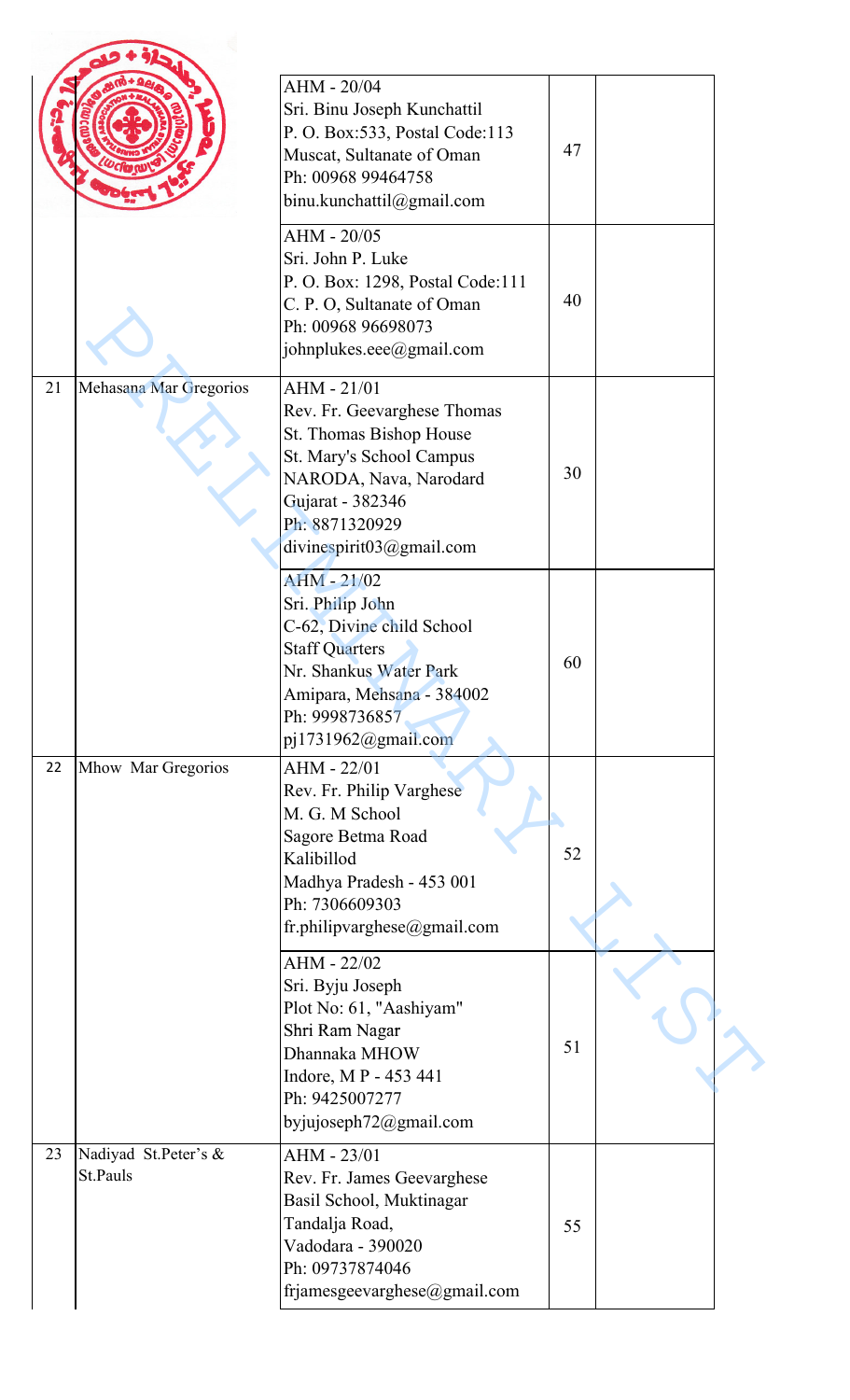|    |                         | AHM - 23/02<br>Sri. Jose George<br>22, Prime Residency<br>Opp. Punit Colony<br>Pavan Chakki Road<br>Nadiad - 387 002<br>Ph: 9898841157<br>josejaimi@yahoo.com               | 53 |  |
|----|-------------------------|-----------------------------------------------------------------------------------------------------------------------------------------------------------------------------|----|--|
| 24 | Pratapgarh St. Stephens | <b>AHM - 24/01</b><br>Rev. Fr. Mathew George<br>2/C-13, Housing Board Colony<br>Banaswara, Rajasthan-327001<br>Ph: 7016026563<br>frmathewgeorgesankarathil@gmail.<br>com    | 45 |  |
|    |                         | $AHM - 24/02$<br>Sri. George Paduvayil<br>Badabagh Colony, Pratapgarh-<br>312605<br>Ph: 8058670007, 9784056589<br>gpaduvayil@gmail.com                                      | 56 |  |
| 25 | Porbandar St.Gregorios  | <b>AHM - 25/01</b><br>Rev. Fr. Geevarghese George<br>MGM English Medium School<br>Kalibillod, Betma Road<br>Indore, MP - 453001<br>Ph: 8113815398<br>gibugeorge14@gmail.com | 34 |  |
|    |                         | <b>AHM - 25/02</b><br>Sri. Mathew Thomas<br>Green City, Ranavav<br>Porbandar, Gujarat - 360 550<br>Ph: 9978203953                                                           | 52 |  |
| 26 | Rajkot St. Thomas       | AHM - 26/01<br>Rev. Fr. Mathew Cherian<br>St. Thomas School<br>Mota Mavva - 360 005<br>mat0978@gmail.com                                                                    | 44 |  |
|    |                         | AHM - 26/02<br>Sri. Varghese Nibesh Oommen<br>704 A Block<br><b>Shree City Apartment</b><br>Near Christ college<br>Rajkot - 360 005<br>Gujarat                              | 34 |  |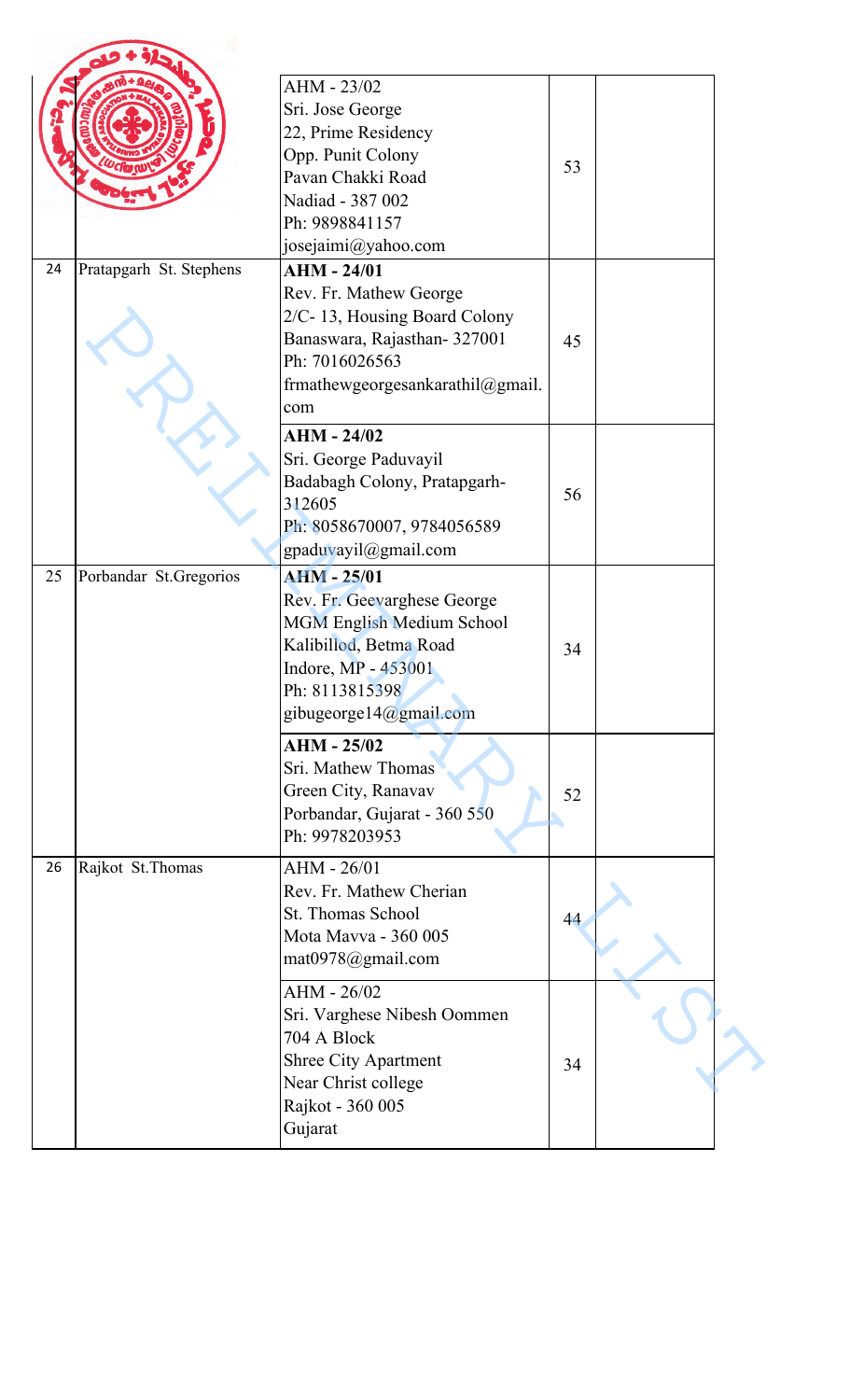|    | Salaiah St. Stephen           | AHM - 27/01<br>Rev. Fr. Basil Thomas<br>St. Stephens Orthodox Church<br>Salalah Christian Centre<br>P. O Box: 1045<br>Salalah 211, Sultanate of Oman<br>Ph: 96892673919<br>theosbasil@gmail.com      | 38 |  |
|----|-------------------------------|------------------------------------------------------------------------------------------------------------------------------------------------------------------------------------------------------|----|--|
|    |                               | AHM - 27/02<br>Sri. Sunil Baby<br>St. Stephens Orthodox Church<br>Salalah Oman, P. O Box - 112<br>Postal Code - 222<br>Thumnail (Post) Sultanate of Oman<br>Ph: 96893613422<br>sunilbaby74@gmail.com | 47 |  |
|    |                               | AHM - 27/03<br>Sri. Sunu John<br>St. Stephens Orthodox Church<br>Salalah - 211, Oman<br>Post Box No: 1045<br>Ph: 96892168872<br>sunujohnpalavikyil@gmail.com                                         | 48 |  |
| 28 | Sohar St. George              | AHM-28/01<br>Rev. Fr. Sigin Mathew<br>P.O. Box - 369<br>$P. C - 311$<br>Sohar, Oman<br>Ph: 00968-96615574<br>fathersigin888@yahoo.com                                                                | 44 |  |
|    |                               | AHM-28/02<br>Sri. Sunil Daniel George<br>P. O. Box No: 369<br>$P. C - 311$<br>Sohar, Oman<br>Ph: 00968-99065943<br>sunildg42@gmail.com                                                               | 54 |  |
| 29 | <b>Udaipur Mar Gregarious</b> | <b>AHM - 29/01</b><br>Rev. Fr. Jose Chemmun<br>St. Gregorios Sr. Sec School<br>New Bhupalpura<br>Kharakuari, Udaipur- 313001                                                                         |    |  |
|    |                               | <b>AHM - 29/02</b><br>Sri. Mon T. Varghese<br>14- Abinandan Complex<br>Roopsagar Road<br><b>Udaipur-313001</b><br>Ph: 9414158160<br>montvarghese14@gmail.com                                         | 56 |  |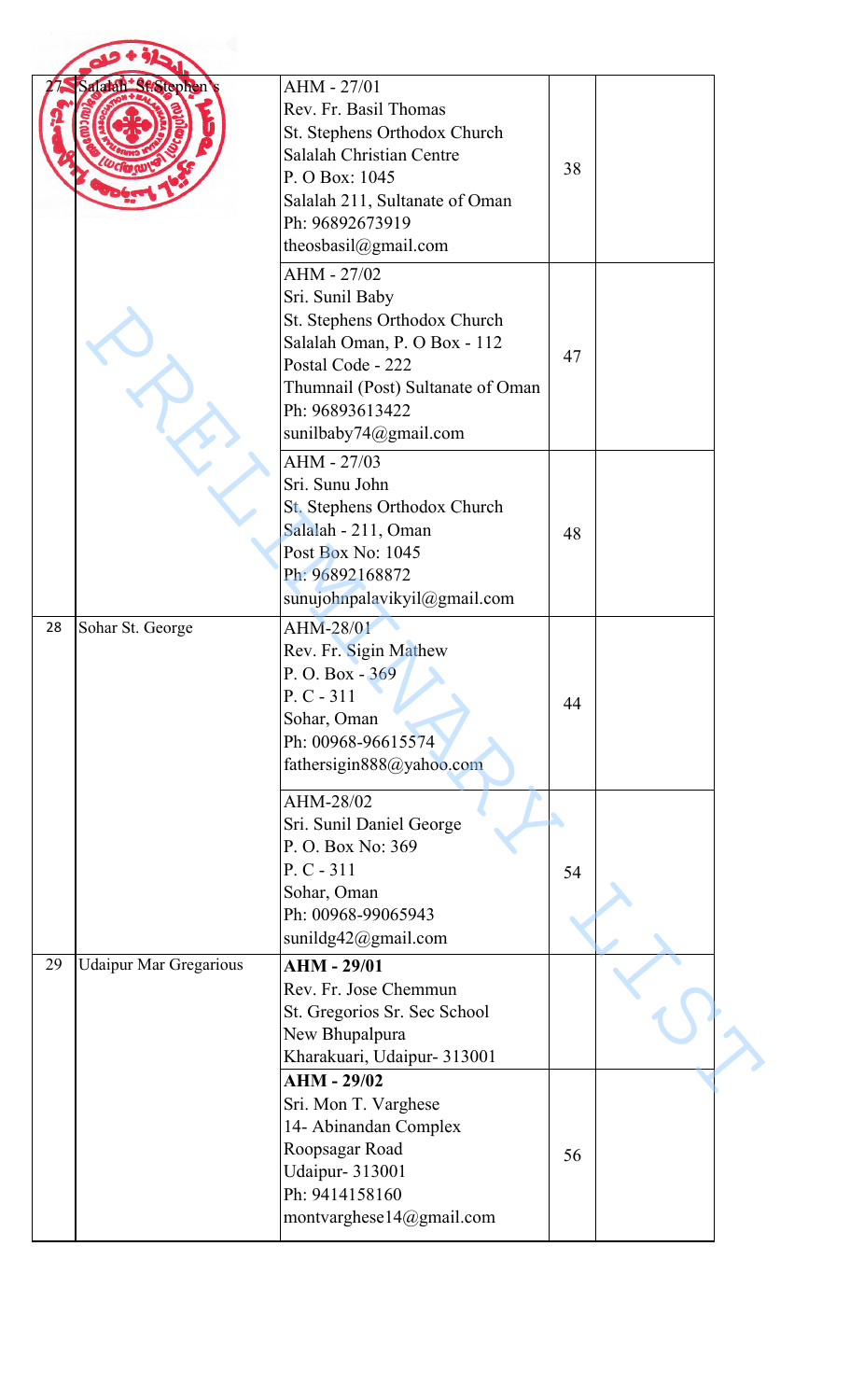|    | Jam St. Cregorios      | <b>AHM - 30/01</b><br>Rev. Fr. Thomas Jose<br><b>MGM HS School</b><br>16, Khajrana, Kanadiya<br>Indore<br>Madhya Pradesh - 452 016<br>Ph: 97259 75256 | 43 |  |
|----|------------------------|-------------------------------------------------------------------------------------------------------------------------------------------------------|----|--|
|    |                        | <b>AHM - 30/02</b><br>Sri. Koshy Mathew<br>C-3/27 LIG, Rishinagar<br>ujjain, Madhya Pradesh<br>Ph: 98263 88905<br>kmudf65@gmail.com                   | 57 |  |
| 31 | Veraval St.Mary's      | AHM - 31/01<br>Rev. Fr. Aby Chacko<br>MGO Maha Edavaka<br>P B No: 984<br>Muscat P.C - 100<br><b>Sultanate of Oman</b>                                 | 38 |  |
|    |                        | $AHM - 31/02$<br>Sri. Abraham Varghese<br>Anugraha, Nr. Birla Factory<br>Veraval 362265                                                               | 62 |  |
| 32 | Ghala Muscat St. Marys | <b>AHM - 32/01</b><br>Rev. Fr. Dennies K. Daniel<br>P. B. No: 1437, P C - 130<br>Azaiba, Muscat<br>Sultanate of Oman<br>Ph: 00968 99870050            | 33 |  |
|    |                        | AHM - 32/02<br>Sri. Shiju Daniel<br>P. B. No: 568, PC - 116<br>Mina Al Fahal<br>Sultanate of Oman<br>Ph: 00968 99851008                               | 48 |  |
|    |                        | AHM - 32/03<br>Sri. Shainu Pappachan<br>P. O Box 78, PC -116<br>Mina Al Fahal<br>Ph: 0096892823091<br>shainumanakkra@gmail.com                        | 44 |  |
|    |                        | AHM - 32/04<br>Sri. Biju M. Alex<br>P. B. No: 78, P C - 116<br>Mina Al Fahal<br>Ph: 0096895148509<br>bijumct1987@gmail.com                            | 53 |  |